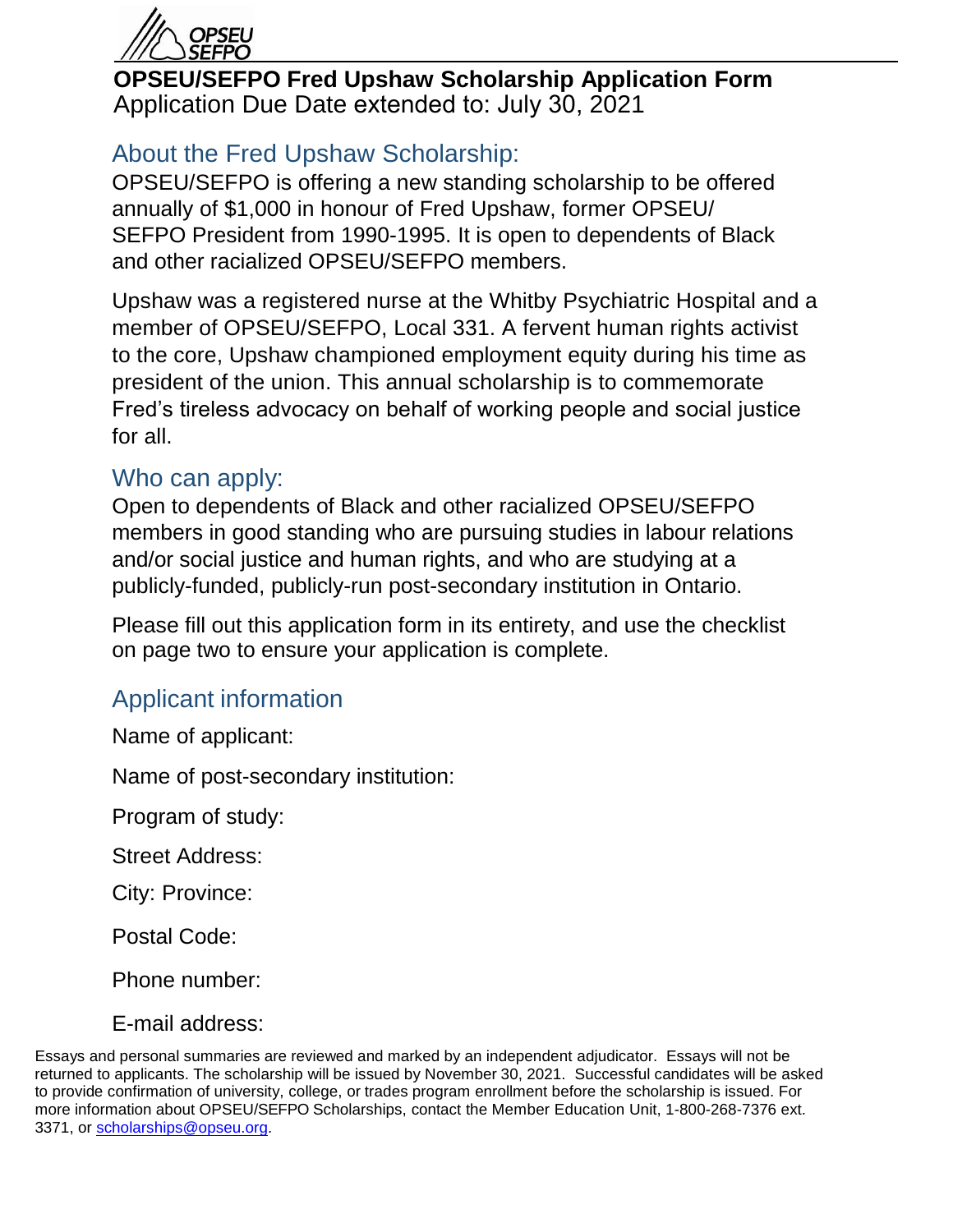

# **OPSEU/SEFPO Fred Upshaw Scholarship Application Form** Application Due Date extended to: July 30, 2021

# OPSEU/SEFPO member information:

Name (must be an OPSEU/SEFPO member in good standing):

Member number:

Local:

Applicant's relationship to the member:

### Checklist:

The following items must be submitted with your application, and received by OPSEU/SEFPO on or before July 30, 2021. Applications received after July 30, 2021 will not be considered.

- $\Box$  This application form, completed fully
- $\Box$  1,500 word essay responding to the following question. Your response may be a 1,500 word essay, or a photo series, short video, poem, audio file or visual art piece.

Why is worker activism and union involvement important to make meaningful health and safety improvements in the workplace?

 $\Box$  Summary of your recent community, union, or other volunteer work, which helps to build awareness of workplace, community or environmental health and safety.

Essays and personal summaries are reviewed and marked by an independent adjudicator. Essays will not be returned to applicants. The scholarship will be issued by November 30, 2021. Successful candidates will be asked to provide confirmation of university, college, or trades program enrollment before the scholarship is issued. For more information about OPSEU/SEFPO Scholarships, contact the Member Education Unit, 1-800-268-7376 ext. 3371, or [scholarships@opseu.org.](mailto:scholarships@opseu.org)